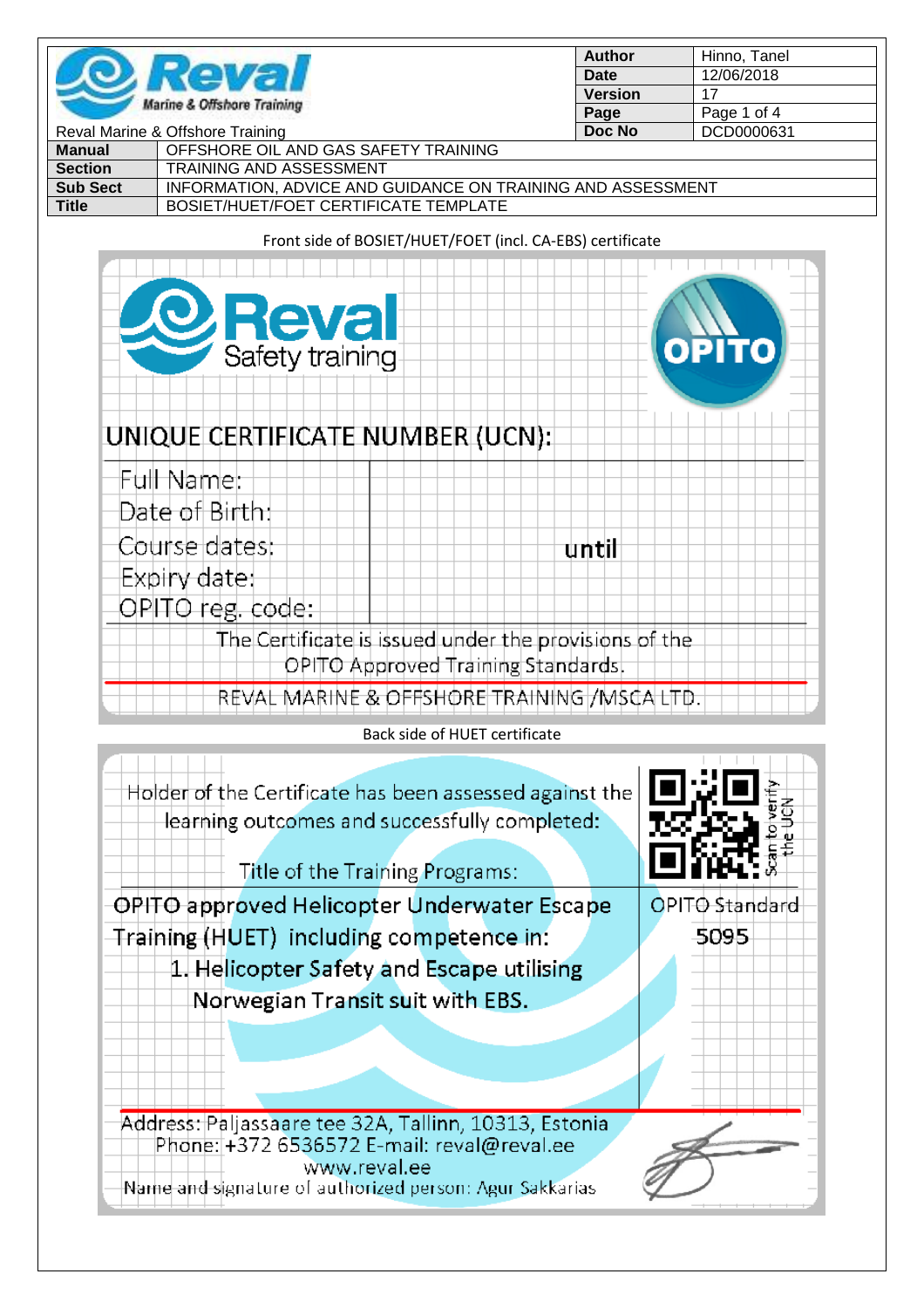

| <b>Author</b>  | Hinno, Tanel |
|----------------|--------------|
| Date           | 12/06/2018   |
| <b>Version</b> | 17           |
| Page           | Page 2 of 4  |
| <b>Doc No</b>  | DCD0000631   |
|                |              |

| Reval Marine & Offshore Training |                                                             | Doc No | DCD0000631 |
|----------------------------------|-------------------------------------------------------------|--------|------------|
| Manual                           | OFFSHORE OIL AND GAS SAFETY TRAINING                        |        |            |
| <b>Section</b>                   | <b>TRAINING AND ASSESSMENT</b>                              |        |            |
| <b>Sub Sect</b>                  | INFORMATION, ADVICE AND GUIDANCE ON TRAINING AND ASSESSMENT |        |            |
| <b>Title</b>                     | BOSIET/HUET/FOET CERTIFICATE TEMPLATE                       |        |            |
|                                  |                                                             |        |            |

Back side of BOSIET certificate

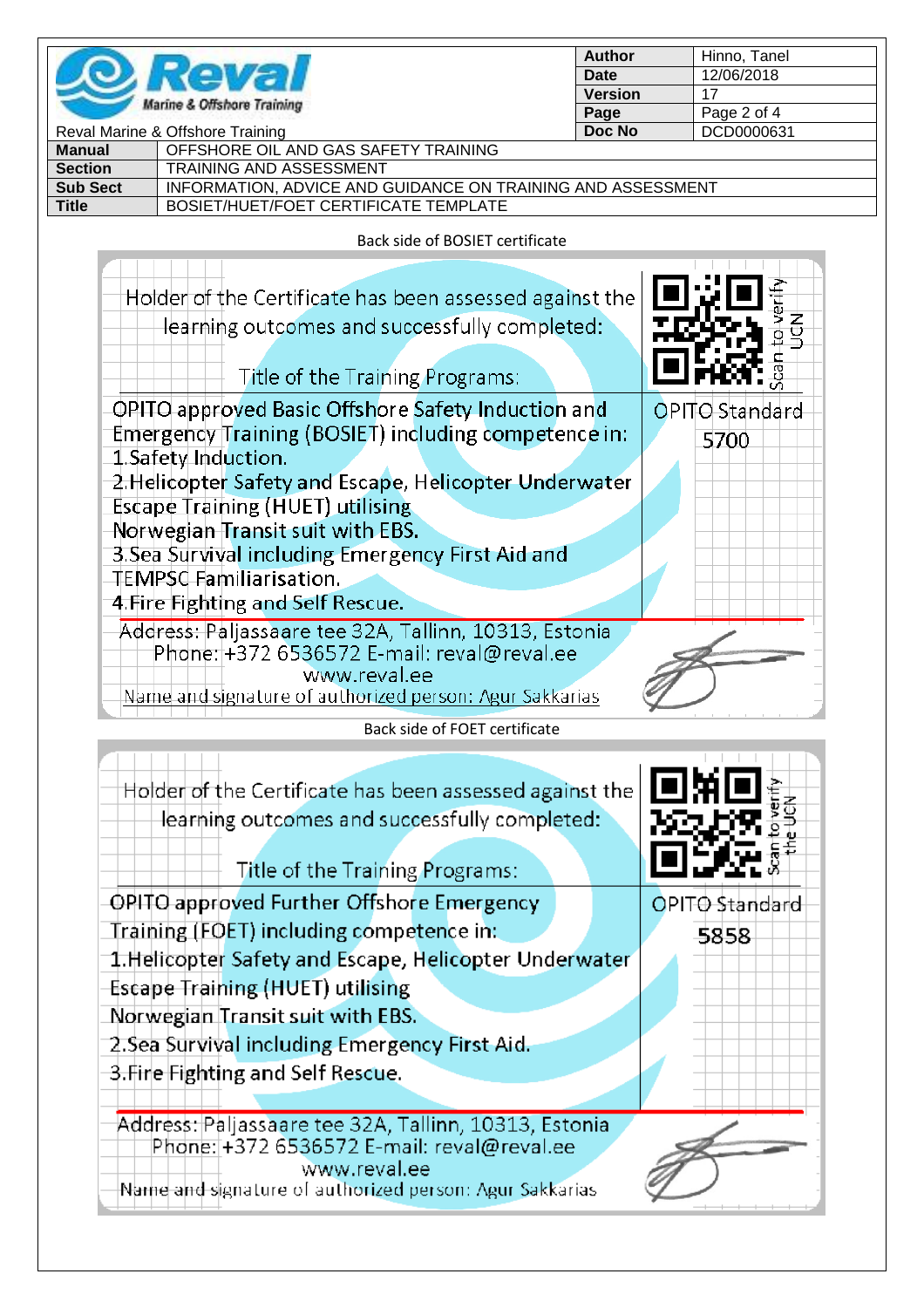

| Author         | Hinno, Tanel |
|----------------|--------------|
| Date           | 12/06/2018   |
| <b>Version</b> | 17           |
| Page           | Page 3 of 4  |
| <b>Doc No</b>  | DCD0000631   |
|                |              |

| Reval Marine & Offshore Training |                                                             | Doc No | DCD0000631 |
|----------------------------------|-------------------------------------------------------------|--------|------------|
| Manual                           | OFFSHORE OIL AND GAS SAFETY TRAINING                        |        |            |
| <b>Section</b>                   | <b>TRAINING AND ASSESSMENT</b>                              |        |            |
| <b>Sub Sect</b>                  | INFORMATION, ADVICE AND GUIDANCE ON TRAINING AND ASSESSMENT |        |            |
| <b>Title</b>                     | BOSIET/HUET/FOET CERTIFICATE TEMPLATE                       |        |            |
|                                  |                                                             |        |            |

Back side of BOSIET with CA-EBS certificate